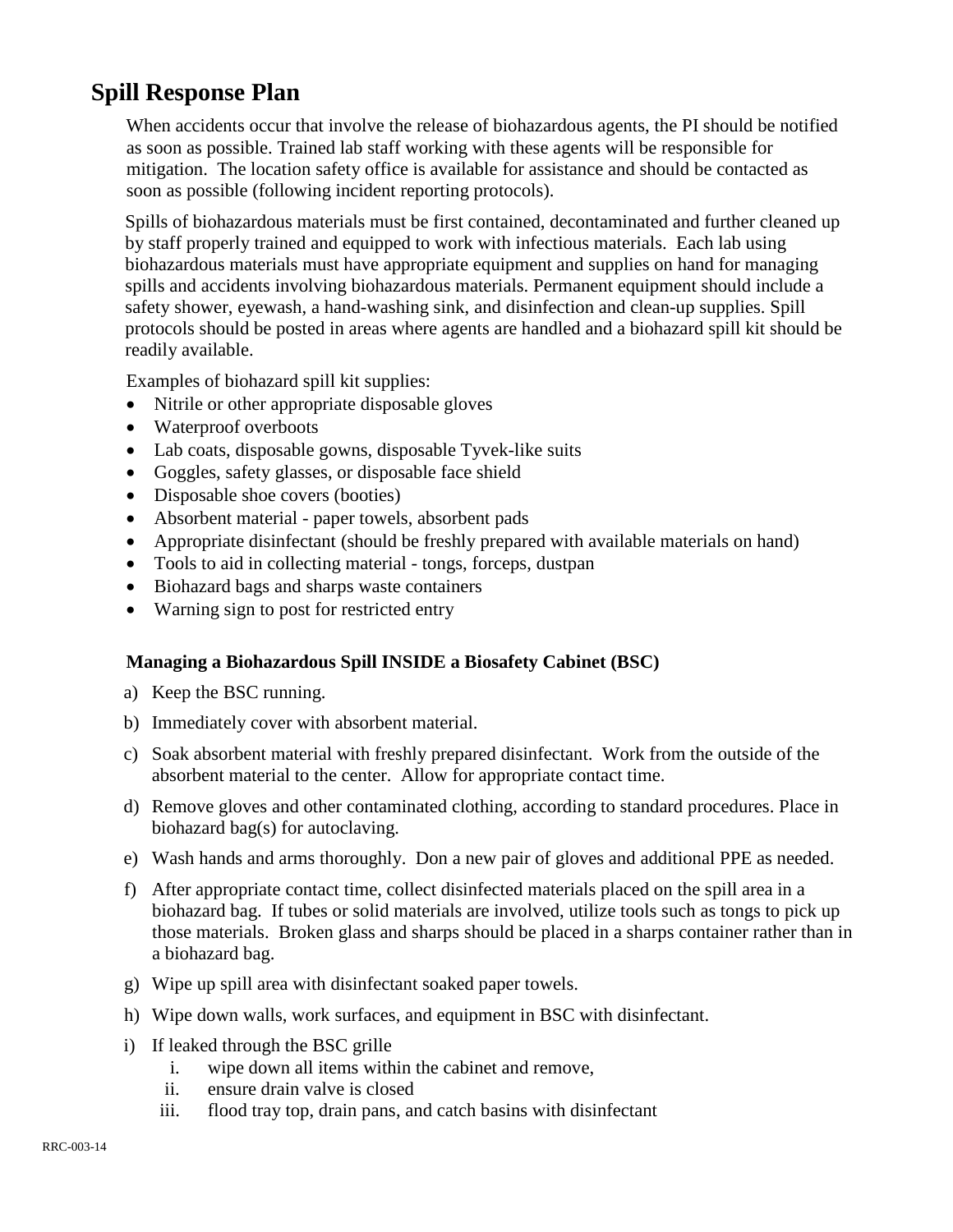- iv. allow to stand for the appropriate contact time
- v. lift out tray and remove exhaust grille work
- vi. clean top and bottom surfaces with sponge/cloth soaked in decontaminating solution
- vii. replace grille tray and grille work
- viii. if applicable, drain decontaminating solution from cabinet base into a collection vessel containing additional decontaminating solution. A flexible tube should be attached to the drain valve and be of sufficient length to allow the open end to be submerged in the disinfectant within the collection vehicle. The drain pan should be flushed with water and drain tube removed.
- ix. remove gloves and other contaminated clothing, according to standard procedures. Place in biohazard bag for autoclaving.
- j) Place all contaminated materials within a biohazard bag. Autoclave all contaminated material.
- k) Follow incident reporting protocols for notifying lab supervisor (PI) and the Biosafety Officer.
- l) For BSL2 labs, work may not resume until the PI or lab supervisor agrees that the cleanup is complete. For BSL3 or select agent labs, work may not resume until PI and BSO/RO have determined the clean up was appropriate.
- m) Record spill cleanup on the Laboratory Decontamination Log sheet.

## **Managing a Biohazardous Spill OUTSIDE of a Biological Safety Cabinet (BSC)**

- a) Quickly place absorbent pads on the spilled area and carefully saturate the area with liquid disinfectant.
- b) Remove PPE and potentially contaminated clothing, place in biohazard bag and wash any apparently contaminated body parts with soap and water before leaving the laboratory.
- c) Post warning signs and/or a sentry to keep anyone from entering the spill area. Do not allow anyone entry to the area unless cleared to do so by the PI or BSO. Leave the area as necessary and following standard exit protocols.
- d) Report the incident to the lab supervisor, PI or Biosafety Officer as needed.
- e) Allow 20 minutes for any potential aerosols to settle and appropriate contact time for liquid disinfectant to work.
- f) Once any potential aerosol has settled, don appropriate PPE for entry (double gloves are recommended).
- g) Further soak absorbent material with freshly prepared disinfectant. Work from outside the absorbent material to the center being careful to minimize splashing or potential formation of aerosols. Allow for appropriate contact time.
- h) Collect disinfected materials placed on the spill area in a biohazard bag. Utilize tools such as tongs to pick up those materials. Broken glass and sharps should be placed in a sharps container.
- i) Wipe up the general area surrounding the spill with disinfectant soaked paper towels including walls, work surfaces, and equipment.
- j) Remove gloves and other contaminated clothing, according to standard procedures. Place in biohazard bag for autoclaving. Place all contaminated PPE in biohazard bag and autoclave with all contaminated material.